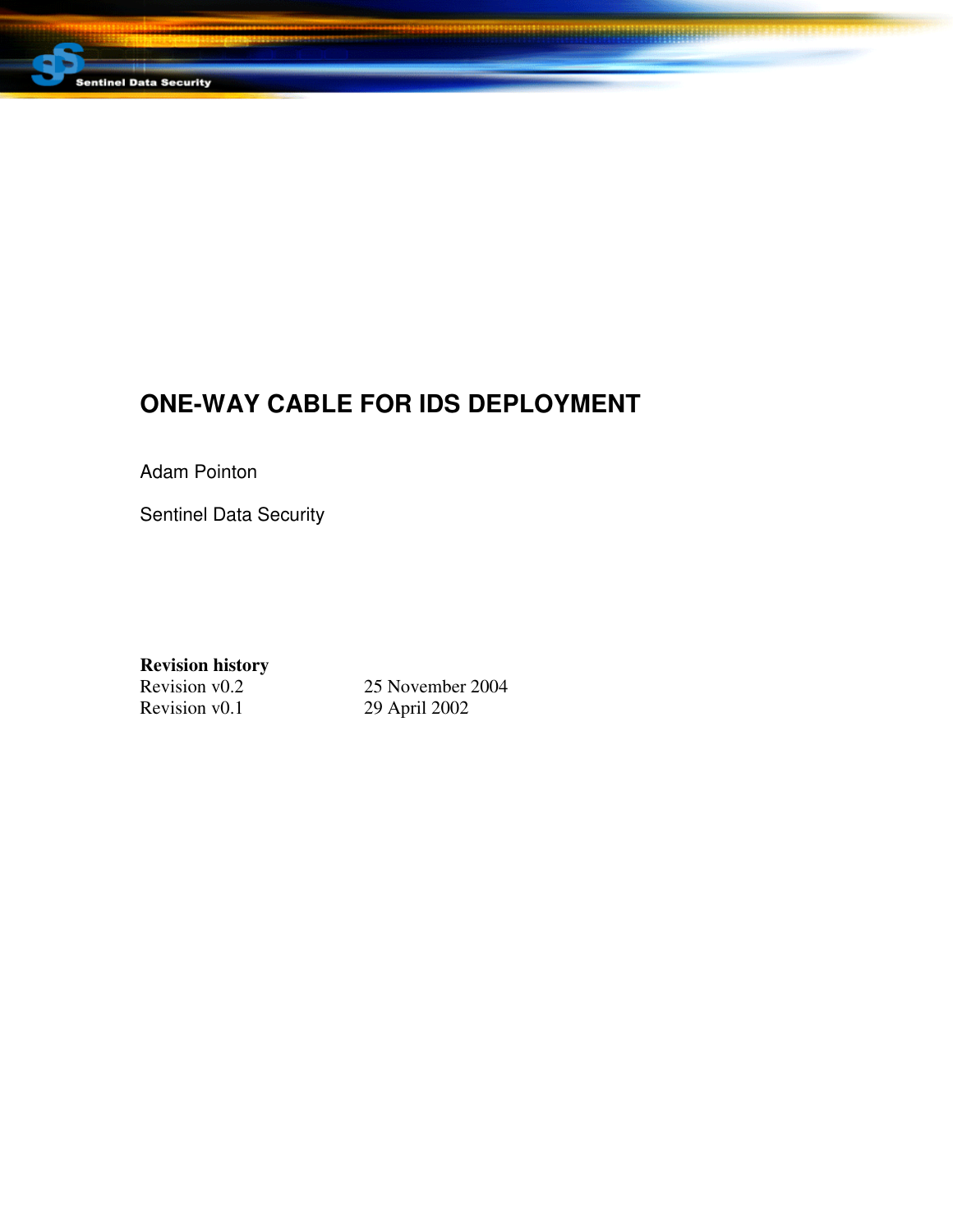## **Table of Contents**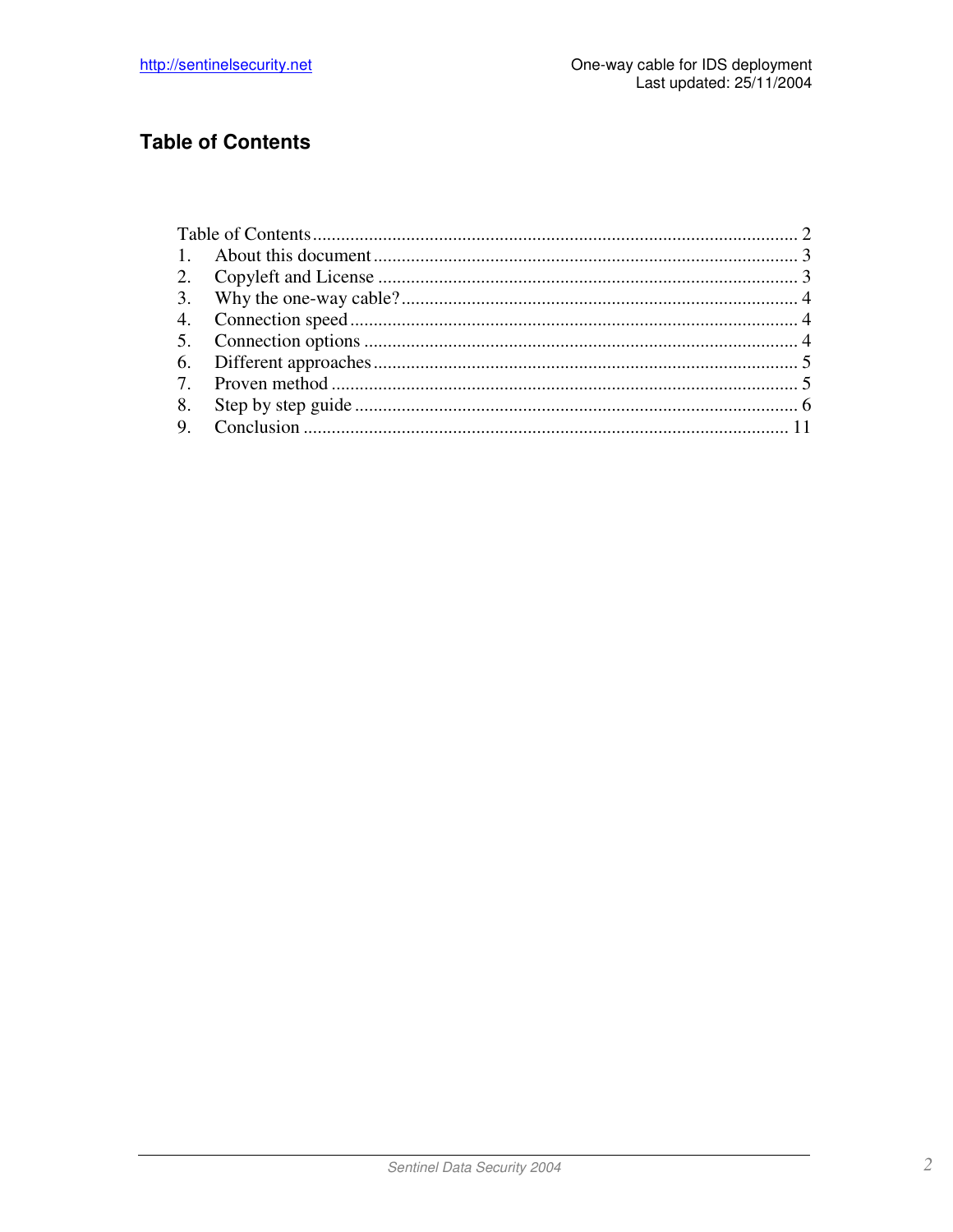### **1. About this document**

This document was originally written by Patrick Gray in 2002, which can be found here: http://www.sentinelsecurity.net/whitepapers/OneWayCable-original.pdf

### **2. Copyleft and License**

Copyright (c) 2004 - Sentinel Data Security

Permission is granted to copy, distribute and/or modify this document under the terms of the GNU Free Documentation License, Version 1.2 or any later version published by the Free Software Foundation; with no Invariant Sections, Front-Cover Texts being the title page (page 1 of the document), and no Back-Cover Texts.

A copy of the license can be found here: http://www.sentinelsecurity.net/whitepapers/GNULicense.pdf Or here: http://www.gnu.org/copyleft/fdl.html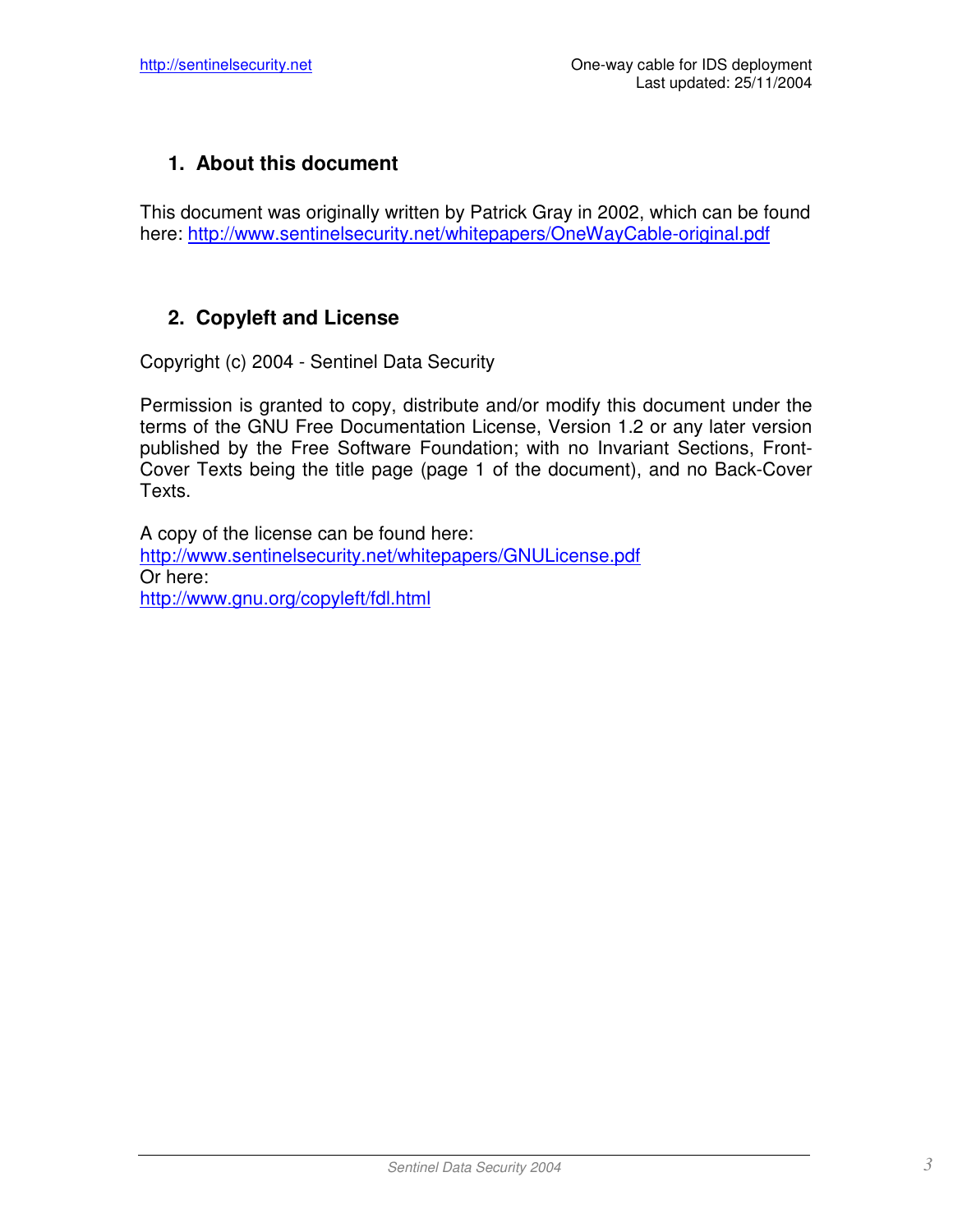### **3. Why the one-way cable?**

When deploying network intrusion detection systems (NIDS), it's vital to keep these systems invisible to users and abusers of the network(s) they monitor.

By using a one-way cable, it is not physically possible (without firmware modification), to send packets in both directions down the wire, usually out from the NIDS.

Yet it still allows the interface to monitor all packets coming in the other direction.

This is a very effective way to achieve a main goal of network intrusion detection; to be undetected, yet able to directly monitor network traffic.

### **4. Connection speed**

Using the method described later in this document, it is possible for a 100Mbit network card to maintain 100Mbps half-duplex network connectivity, with no errors.

### **5. Connection options**

We commonly use 100Mbps hubs with one-way cable setups, as it also allows us to not only sniff at 100Mbps half duplex, but also have a one-way cable back into the sniffing hub.

This allows packet flow in the other direction, which we use for active-response techniques including TCP resets and ICMP responses.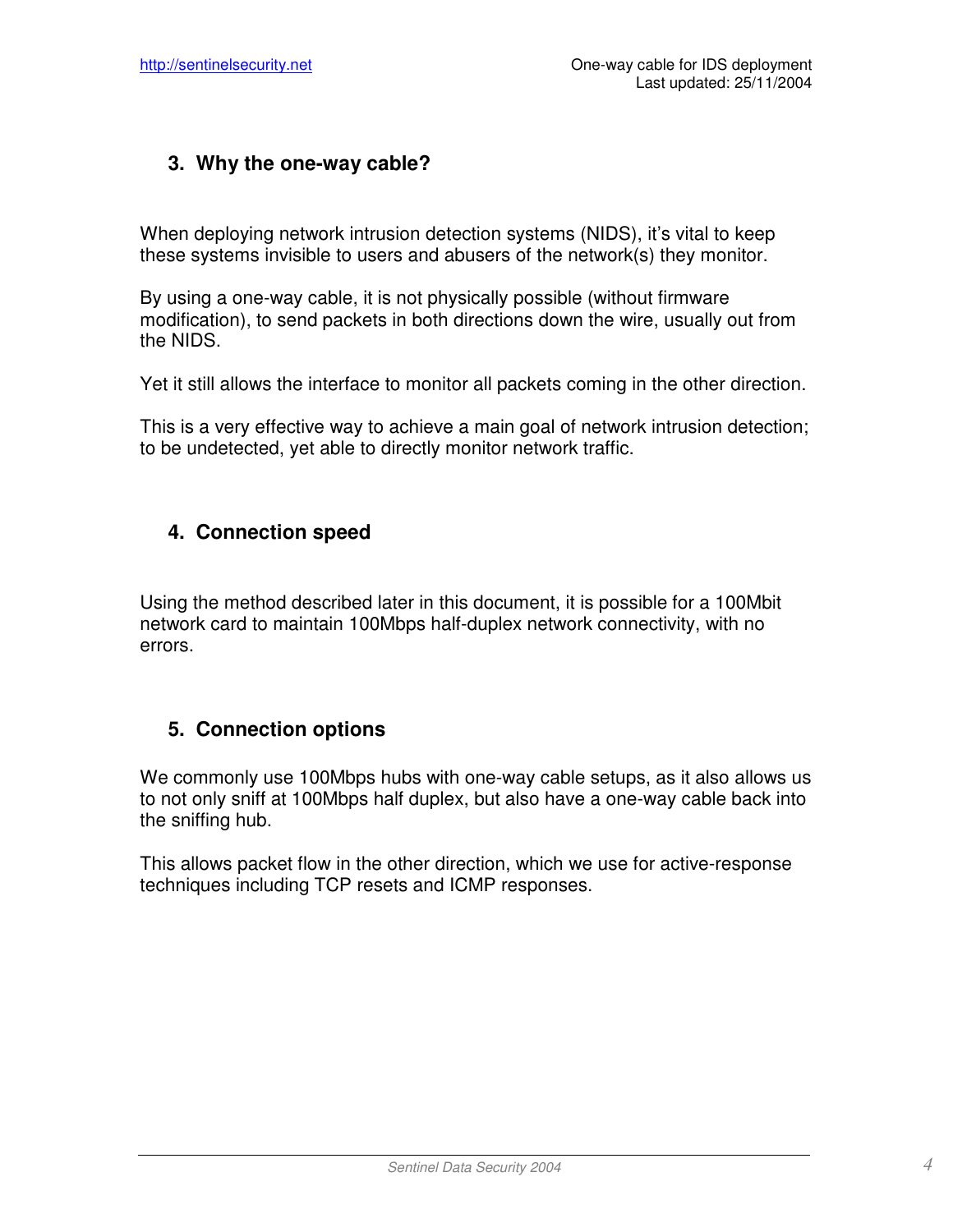### **6. Different approaches**

There are a few papers online that detail how to make a one way cable by introducing a high pass filter (capacitor) in-line with the transmit pair.

That method is supposed to introduce CRC errors to the transmit pair, however this produced some very weird results for us when we tested it at 100Mbps.

### **7. Proven method**

Seen below, this wiring diagram is what we use to create the one-way ethernet cable.



If the above cable modification is made flawlessly, then there should be no transmission problems, or packet loss. However if the wiring modification is imperfect, then there will be problems, mainly poor electromagnetic performance, which results in packet loss.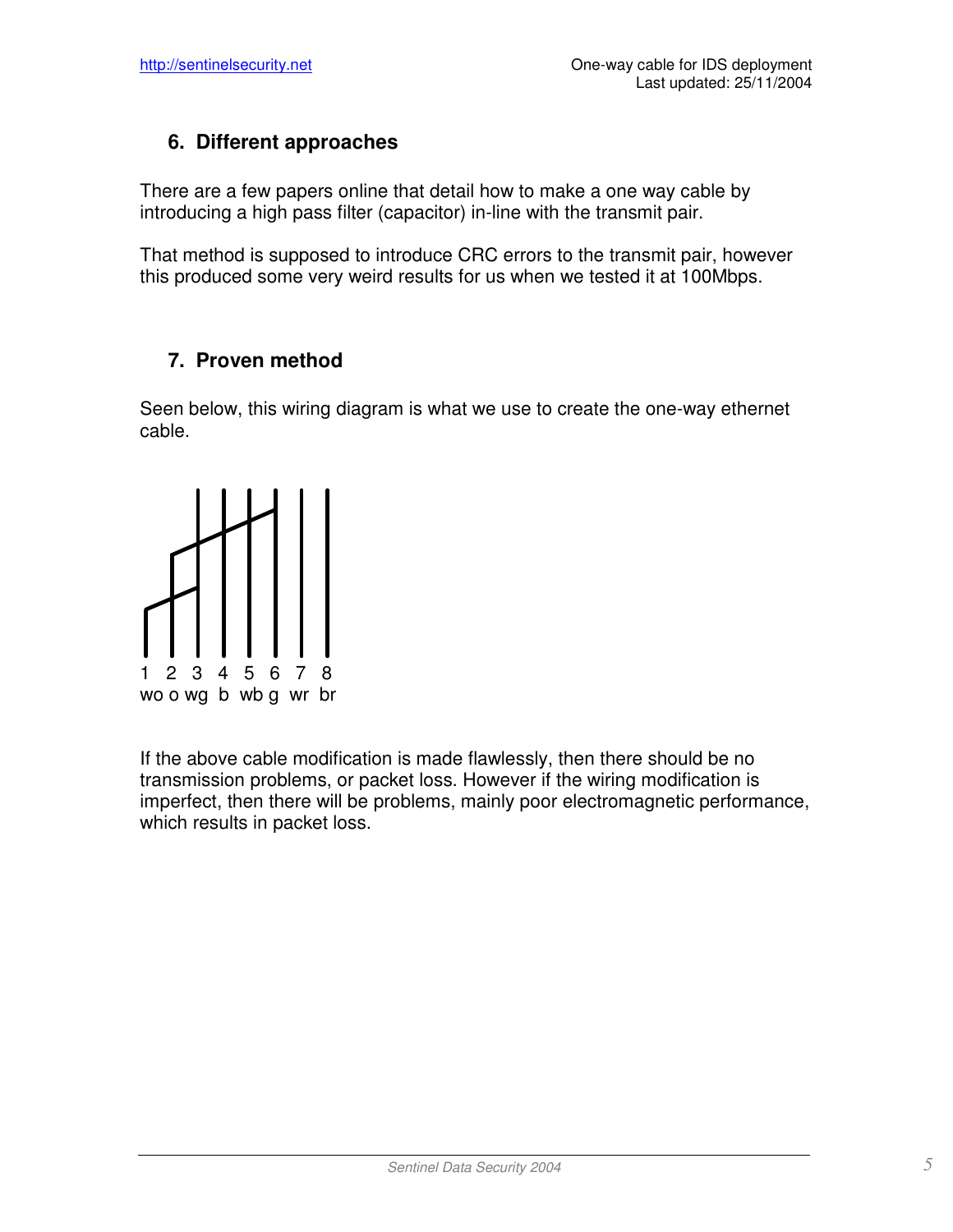### **8. Step by step guide**

- 8.1 Measure out the length of cable you wish to use and cut, freeing it from the reel (this is important as you need to remove a twisted pair from the entire length of the cable).
- 8.2 Strip one end as you would normally, to attach a RJ45 head.
- 8.3 Untwist and separate the wires into a correct<sup>1</sup> order (shown below).



8.4 Group wires 1 and 3, 2 and 6, as per wiring diagram in section 7.



<sup>&</sup>lt;sup>1</sup> Standard EIA/TIA T568B - http://www.faqs.org/faqs/LANs/cabling-faq/index.html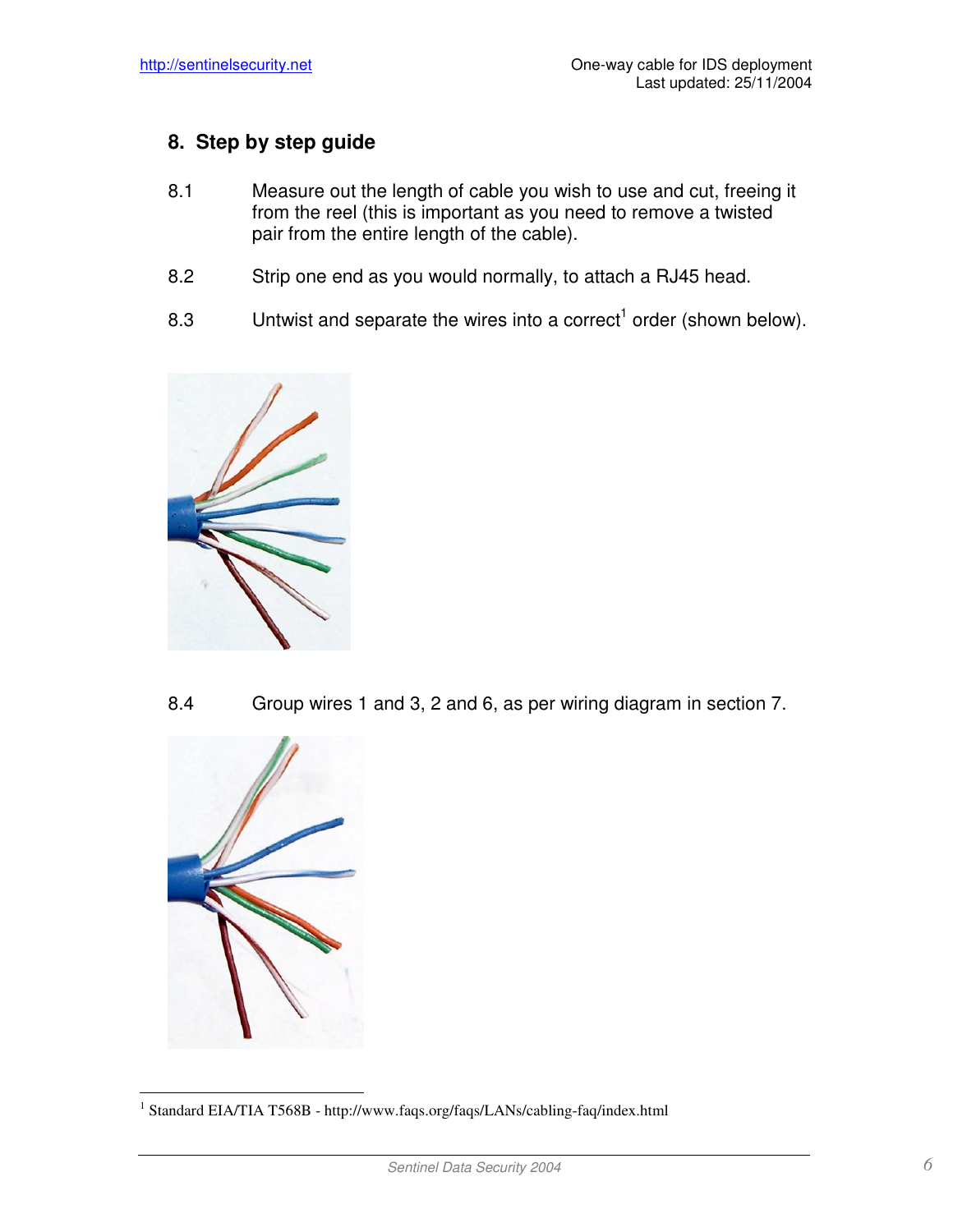8.5 Using a sharp knife, cut the plastic covering off the wires you need to join too, being careful not to damage the wires at all.



8.6 Now completely remove the orange and white/orange twisted pair from the entire length of the cable. This helps reduce unwanted transmission line effects which could introduce errors.

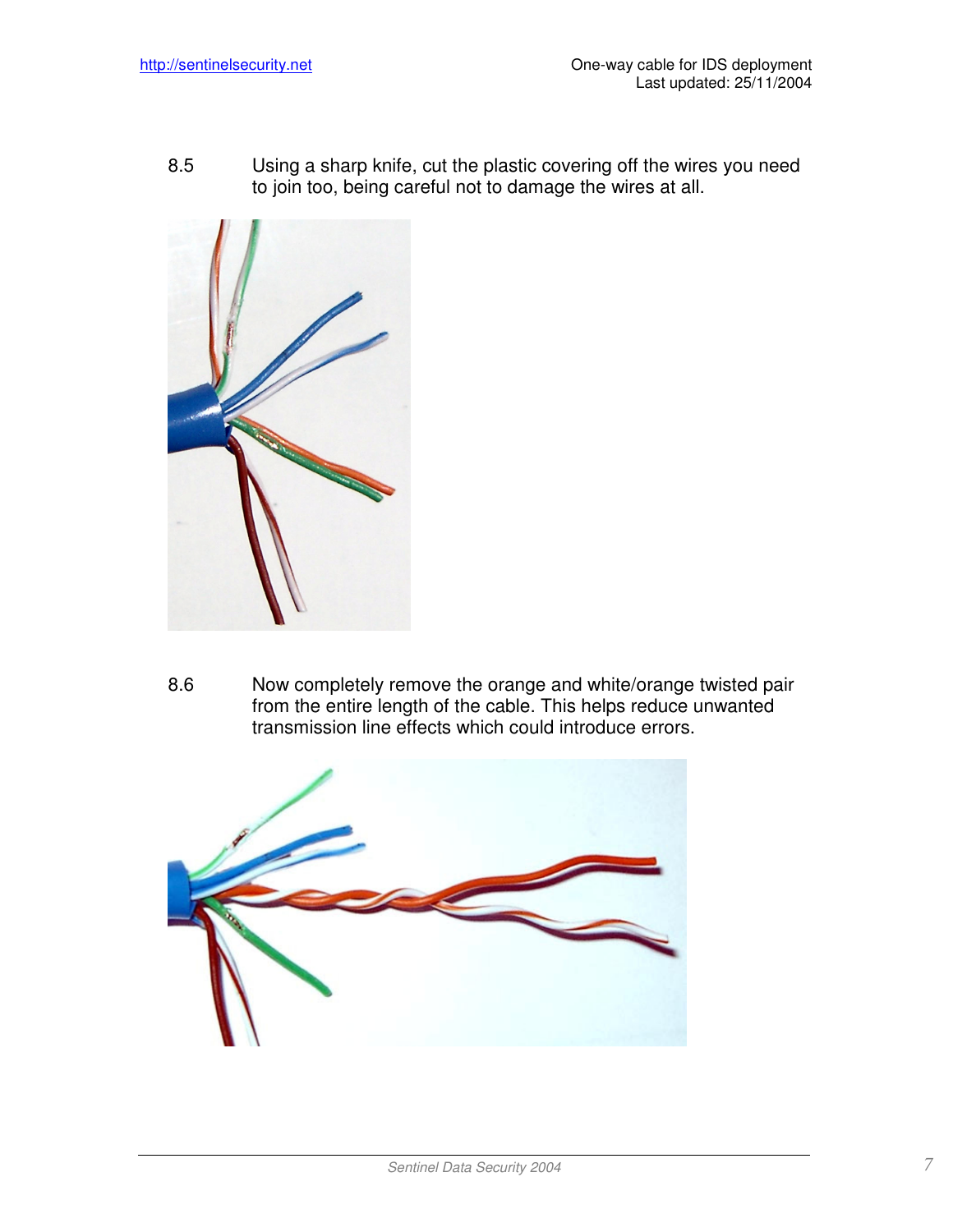- 8.7 Cut a short length (5 cm / 2.5 inches) of the freshly removed orange and white/orange wire pair and untwist.
- 8.8 Solder the removed wires, as per wiring diagram (As seen in section 7).

Wire 1 to wire 3 and wire 2 to wire 6.

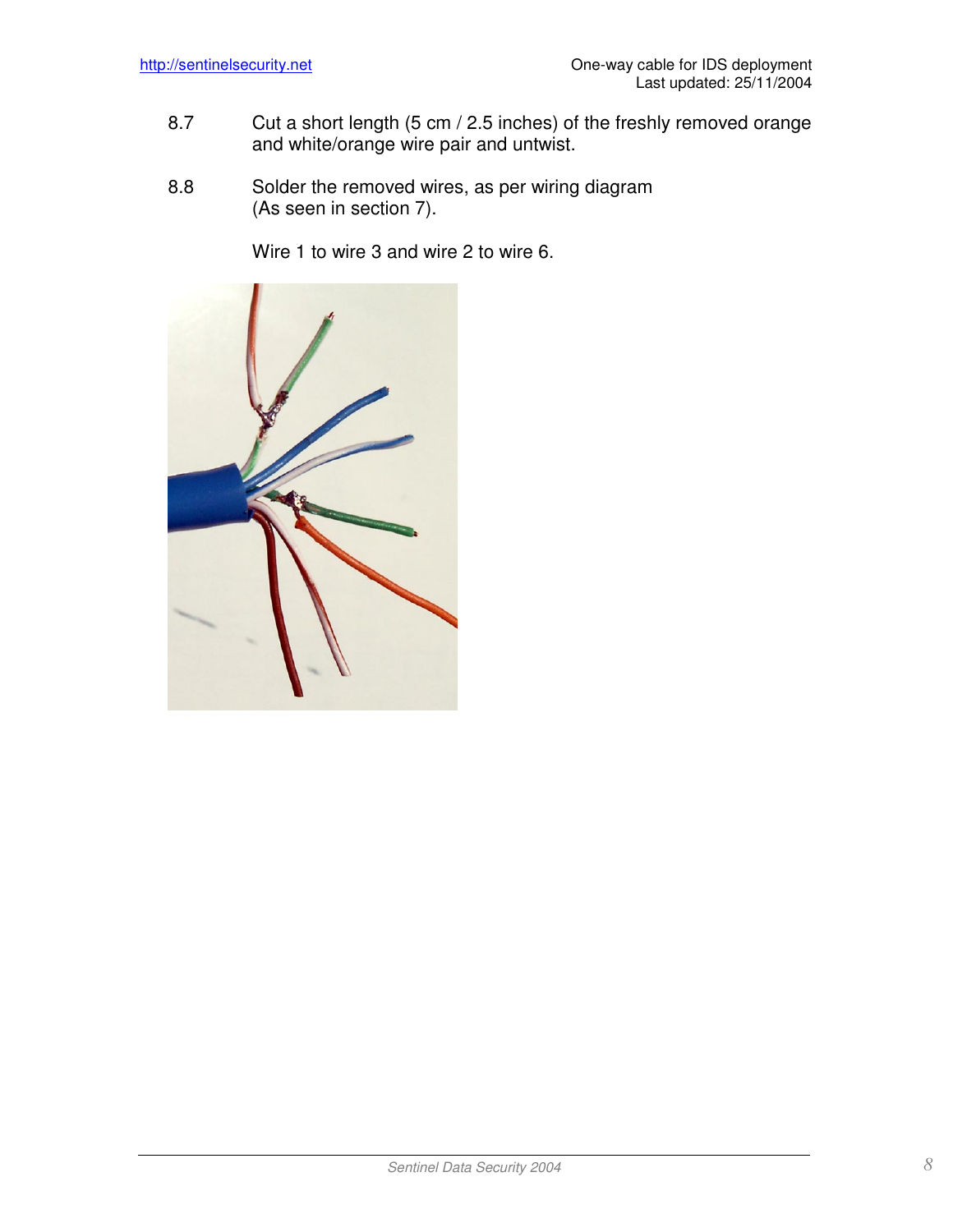8.9 Prepare the wires to slide into a RJ45 head, being careful to keep the solder/bare wire apart.

> At this point, you could/should insulate the bare wire/solder section with electrical tape. (This has been skipped so it is easier to see exactly what's happening).



8.10 Ensuring you have the correct wire order (See 8.3), slide the wires carefully into the RJ45 head.

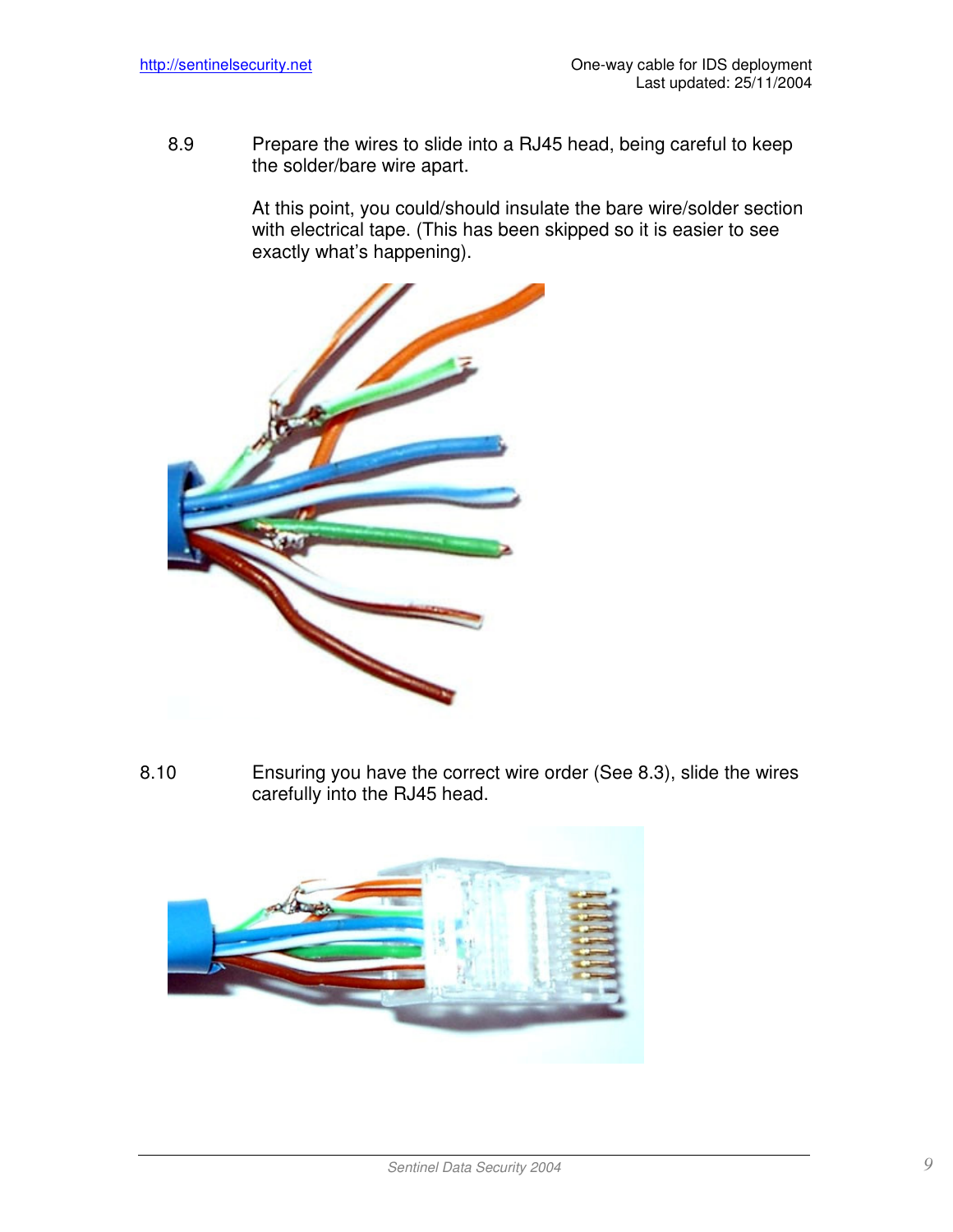#### 8.10 Crimp and cable-test.

Modified / Soldered end (shows up all 8 wires)



Other end (shows up only the 6 wired wires)

![](_page_9_Picture_6.jpeg)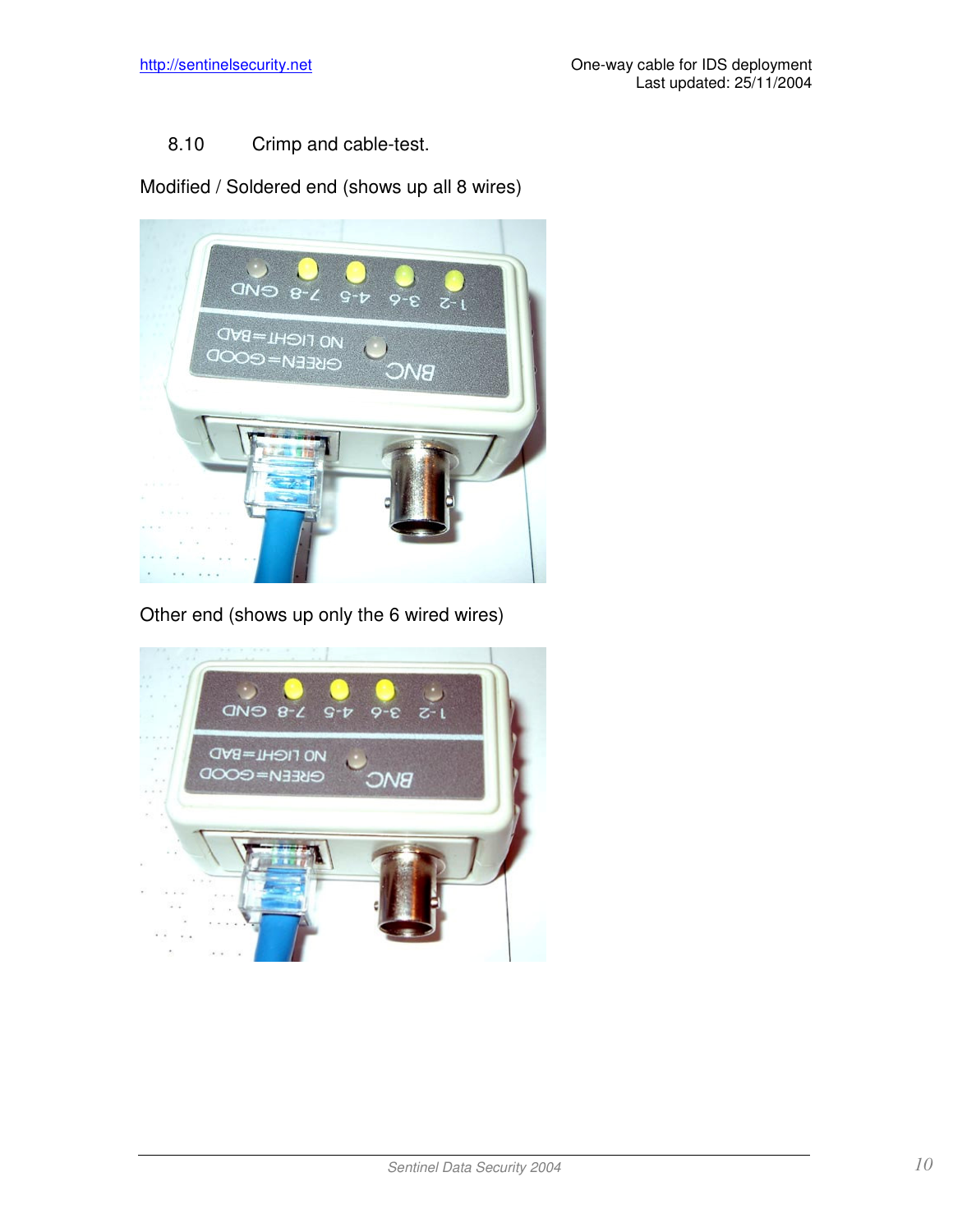#### 8.11 Label the ends

The modified head, with all 8 wires, should go into the SNIFFING device, be it a 100mbit hub, a mirror/span port or a proper network tap.

The un-modified head, with only 6 wires, should go into the SNIFFER device, the NIDS system.

Incorrect cabling will lead to link failure, nothing more, so use what the LED's are there for.

#### **9. Conclusion**

You should now have a 100% effective and very cheap 100mbit half duplex network tap.